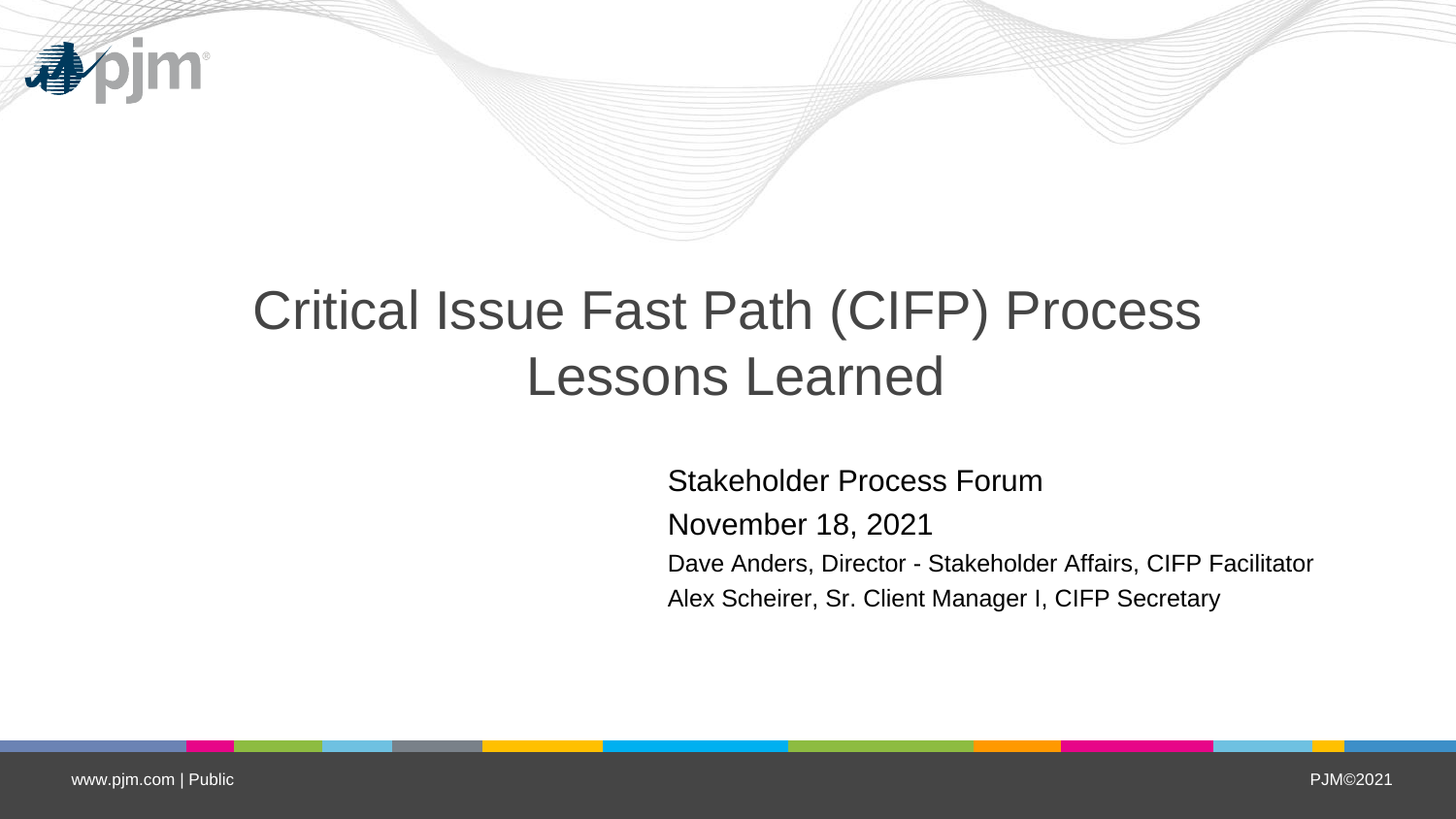

### Stakeholder Feedback Topic Areas

- Pre-CIFP Sessions and Poll
- CIFP Stages
	- Timing/ Frequency
- Stage 4
	- Structure
	- Presentation Material (restriction to Matrix only)
	- Attendance and registration
	- Media Participation
- MC Structure
- Manual 34 Language Clarification
- Others?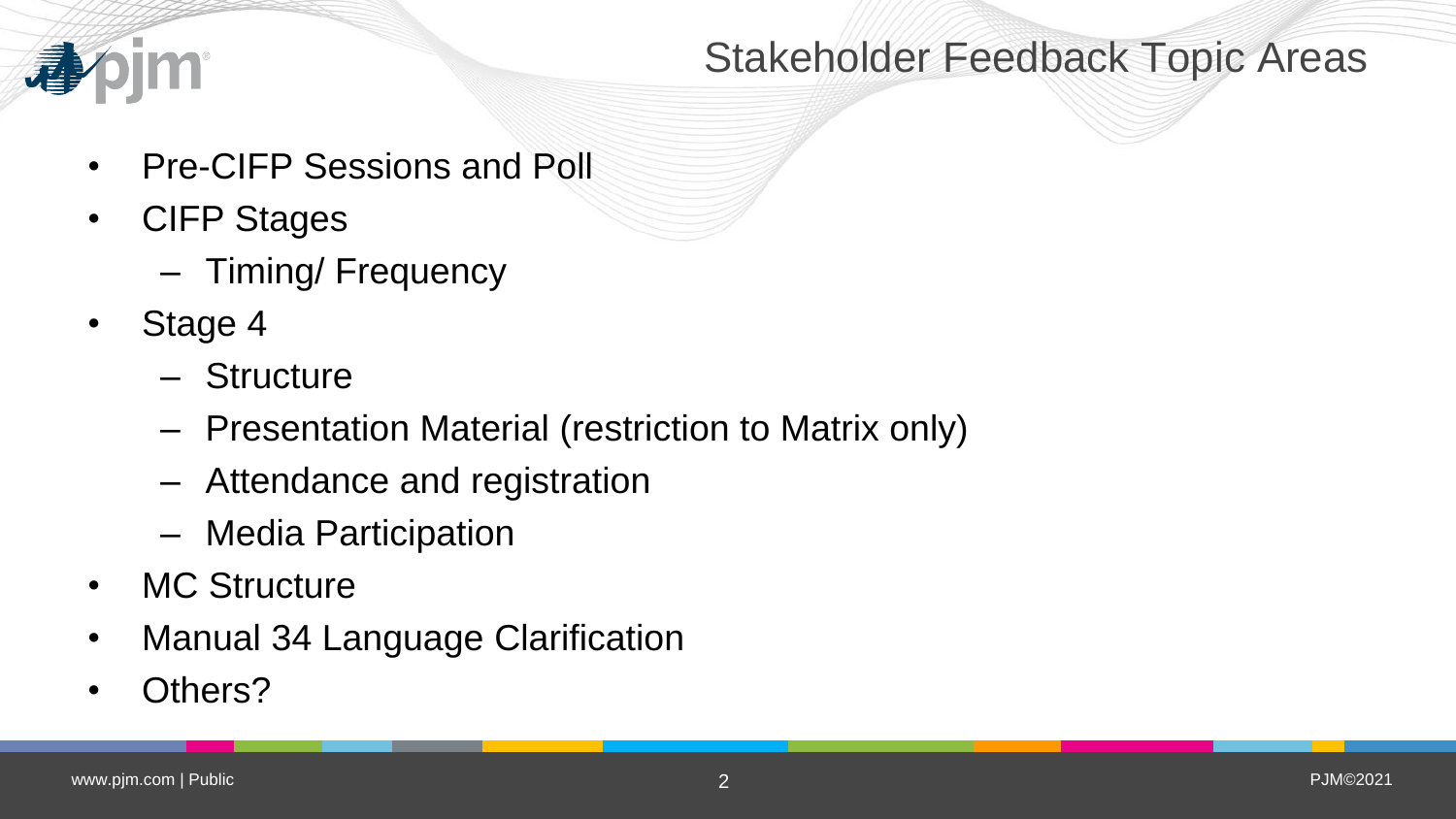



- Pre-CIFP (two meetings)
	- Educational sessions were held prior to the official kick-off of the CIFP
		- History of the MOPR
		- Discussed Design Components and the draft Problem Statement and Issue Charge
	- A poll was issued to gather initial stakeholder feedback
- Stage 1 (one meeting)
	- PJM presented the Problem Statement and Issue Charge as well as a pre-populated matrix that included PJM's preferred option and all options PJM considered.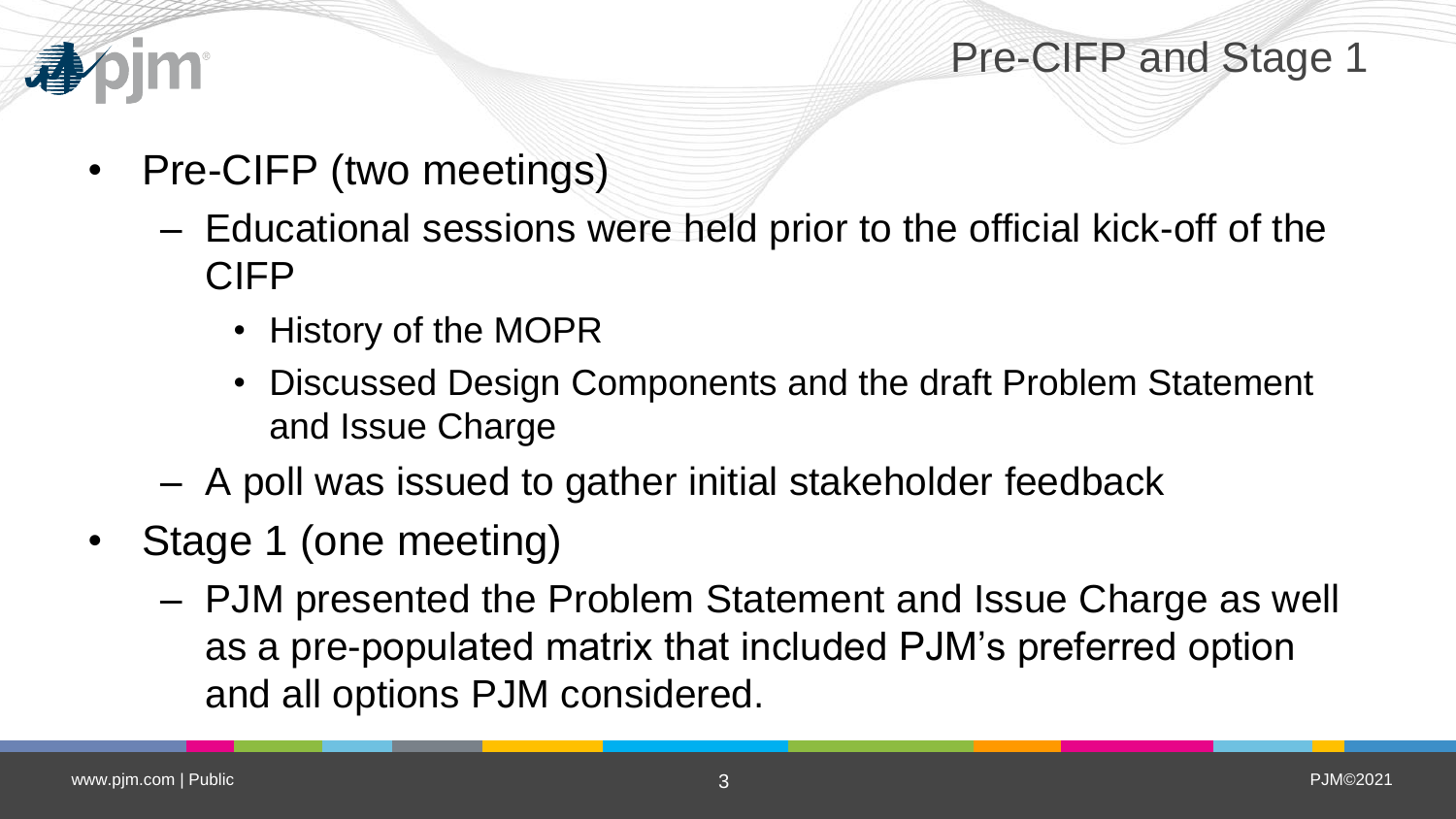

- Should Pre-CIFP educational sessions be used as time permits/is needed?
- Should the concept of Pre-CIFP meetings be memorialized in the manual?
- Should M34 language surrounding Stage 1 allow for additional Stage 1 educational meetings?
- Anything you would suggest to improve these sessions?
- Others?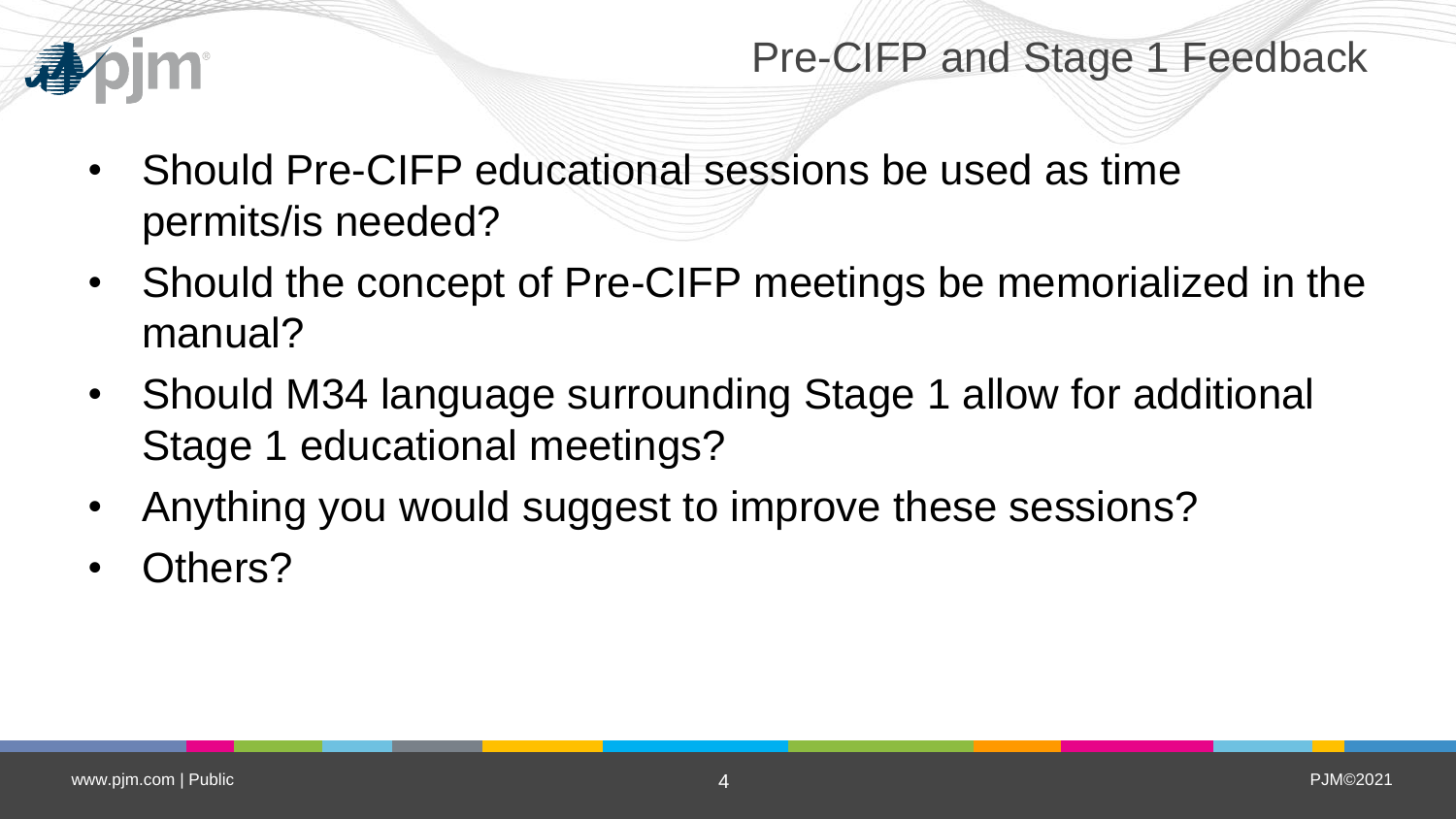



- Stage 2 (three meetings)
	- Stakeholders had the opportunity to contribute options to the matrix
	- PJM had the opportunity to adjust their preferred options.
- Stage 3 (two meetings)
	- Stakeholder had the opportunity to contribute and present packages
	- PJM has the opportunity to finalize and present their package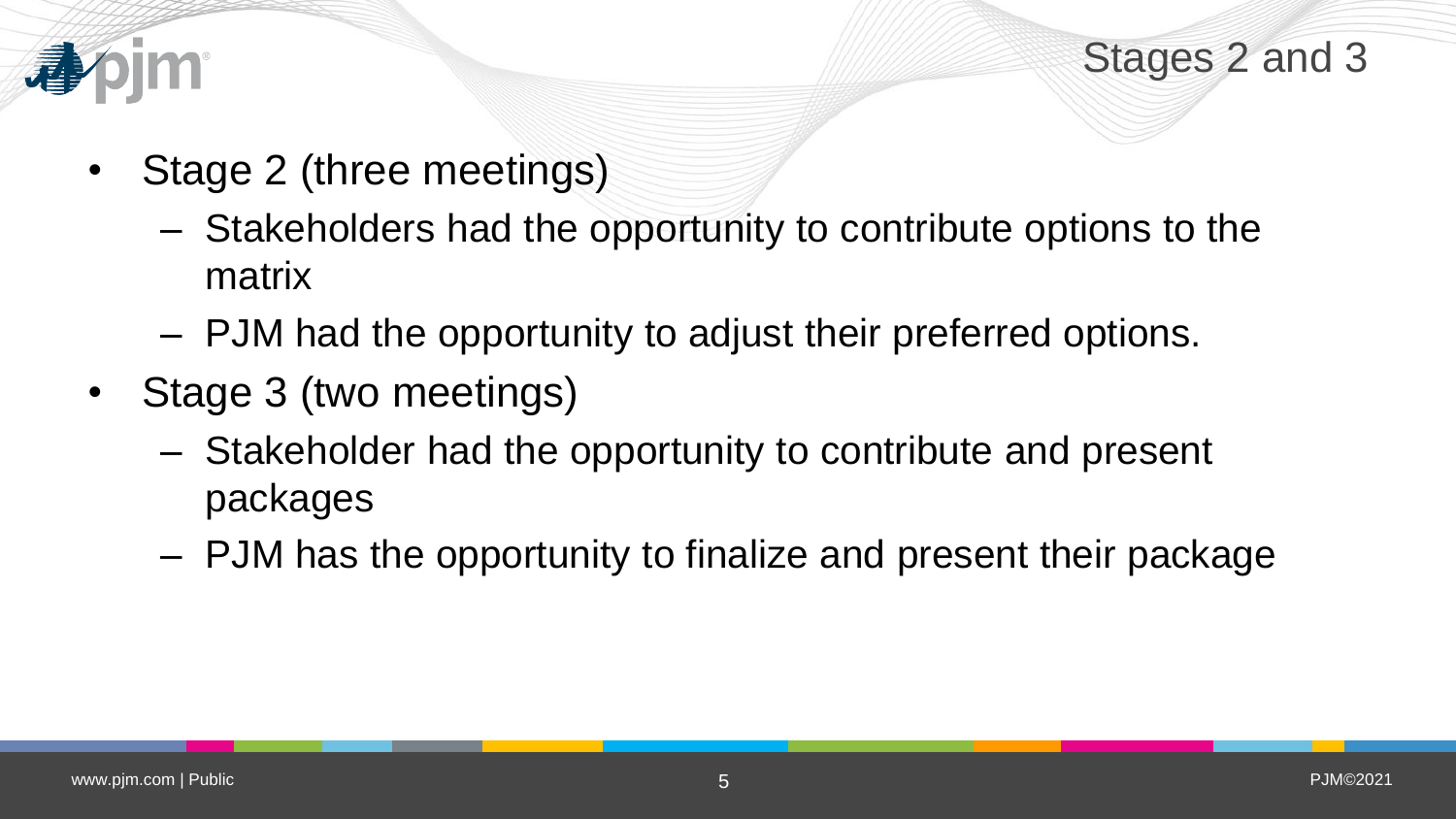

### Stages 2 and 3 Feedback

- Did you find the timing and frequency of the Stage 2 and 3 meetings too slow, too fast, too long, too short?
- Anything you would suggest to improve these sessions?
- Others?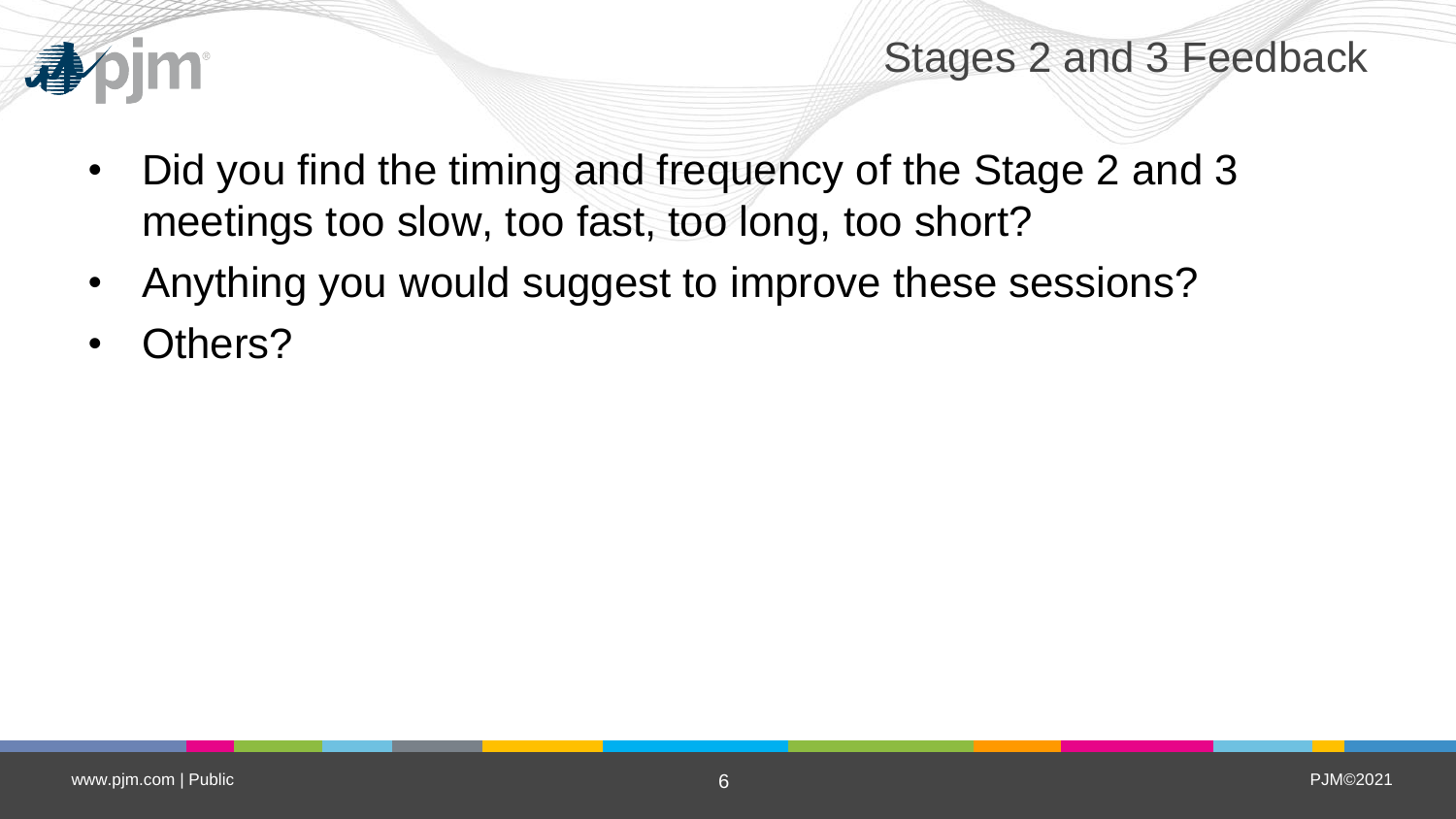



- Final Meeting with the Board (one meeting morning)
	- Package sponsors presented their proposals to the Board
	- Other stakeholders signed up for speaking timeslots to express their views on the packages to the Board
- Special MC (one meeting afternoon)
	- Convened immediately following the Final Meeting
	- Stakeholders voted on packages
		- Sector-weighted vote on all packages, concurrently.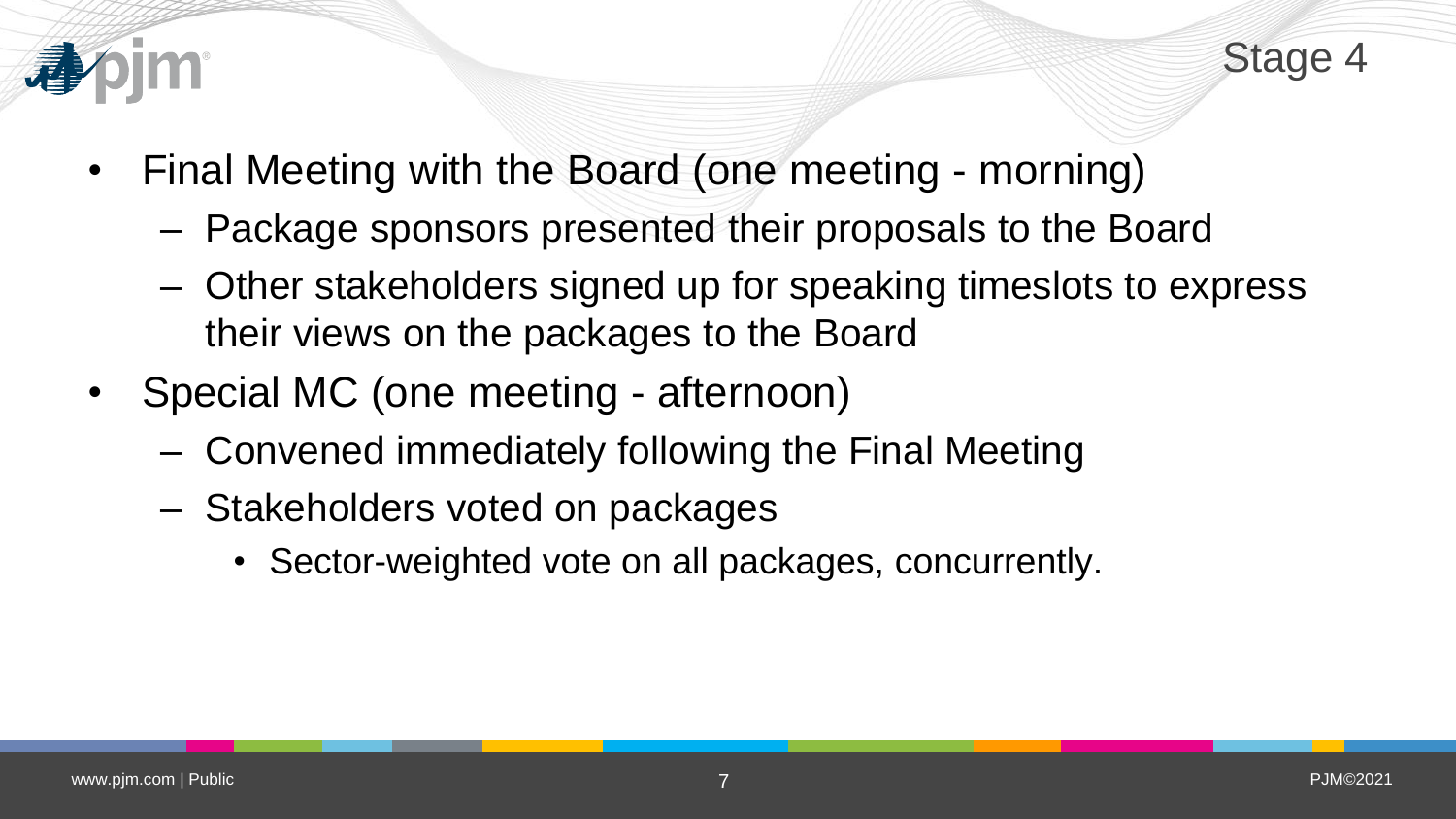

### Stage 4 Final Meeting Structure

- Open only to Members, IMM, States, PJM and invited non-Members. The participation of non-Members at the discretion of the MC Chair in consultation with the Vice Chair and MC Secretary.
- Specifically time limited to 4 hours.
	- Strict time limited presentations enforced for all speakers.
- Allows for only matrix to be displayed, specifically prohibits slide presentations
- In person only meeting participation (no phone or video).
	- Requested a waiver of the in-person requirement
- Media rules are the same as for the Liaison Committee (no media).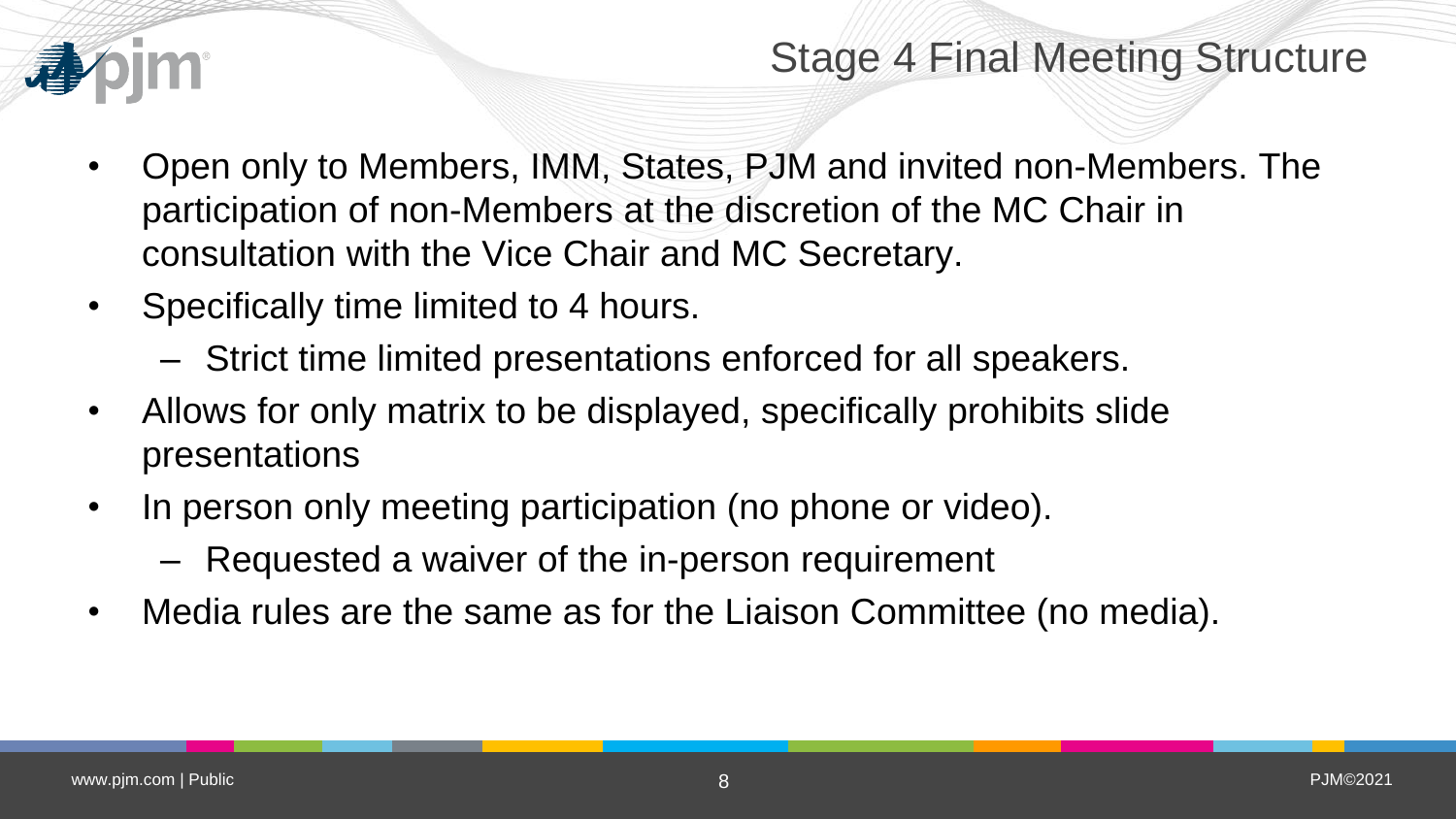

Stage 4 Final Meeting Feedback

- How do you believe the Final Meeting should be structured?
	- Should all package sponsors be given the opportunity to present at this meeting?
	- Should the M34 language be updated to allow for additional meeting material?
		- Whitepapers, briefing documents, slides or presentations?
	- Should the 4 hour time limit remain or be adjusted?
	- Any suggestion on the registration/attendance process?
	- Any suggestion on the speaker request process?
	- Others?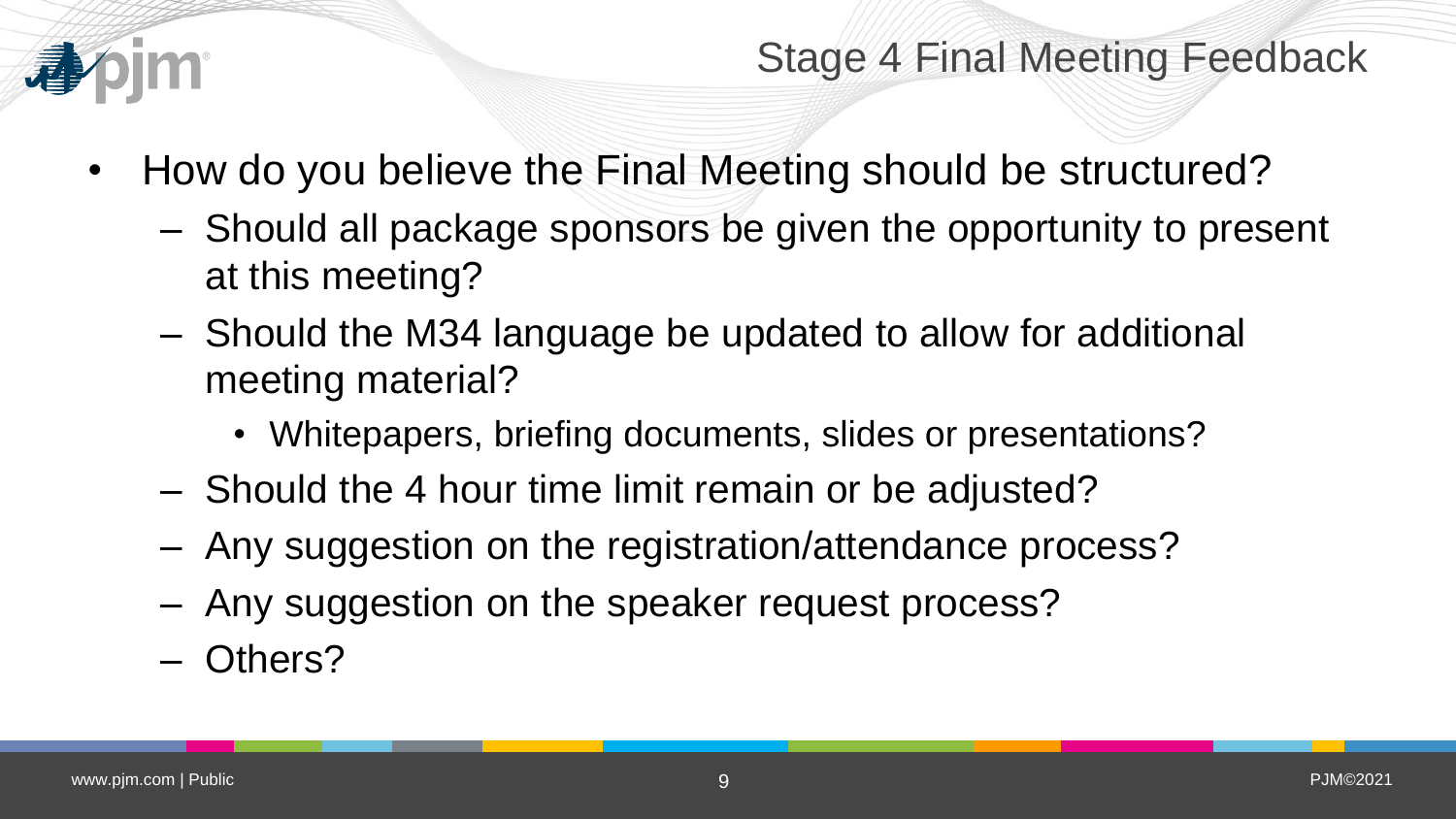

- How do you believe the Members Committee meeting should be structured?
	- Should the package sponsors or other speakers be allowed to present?
	- Should there be an opportunity for member to member debate?
	- Should this meeting be convened to vote only (no presentation for the sponsors or member to member debate)?
	- Should flexibility for the structure be built in by allowing for a vote to choose which path for future CIFPs?
	- Others?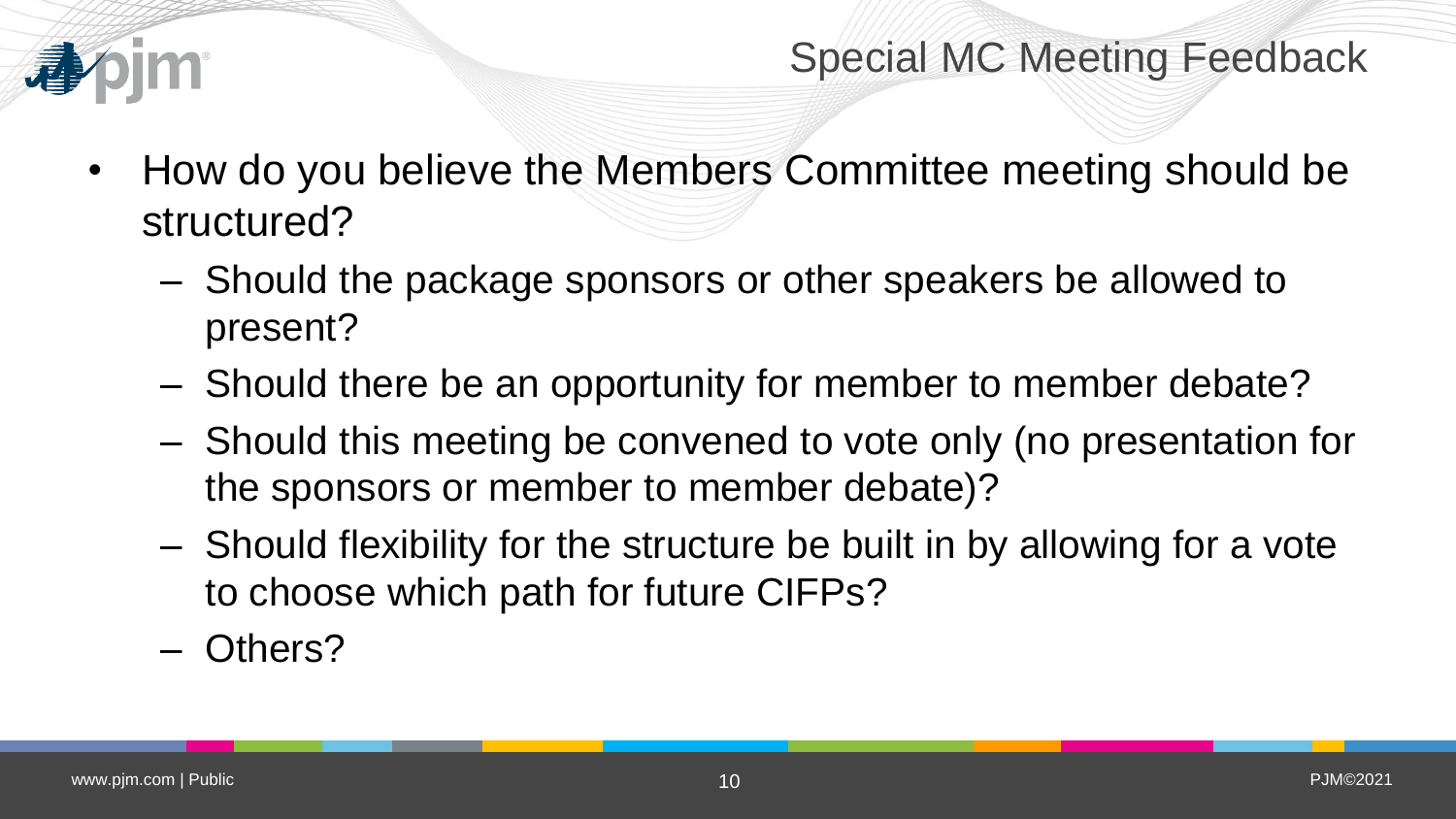



#### Alex Scheirer Alexandra.Scheirer@pjm.com

### Dave Anders David.Anders@pjm.com

### **Critical Issue Fast Path**

Member Hotline (610) 666 – 8980 (866) 400 – 8980 custsvc@pjm.com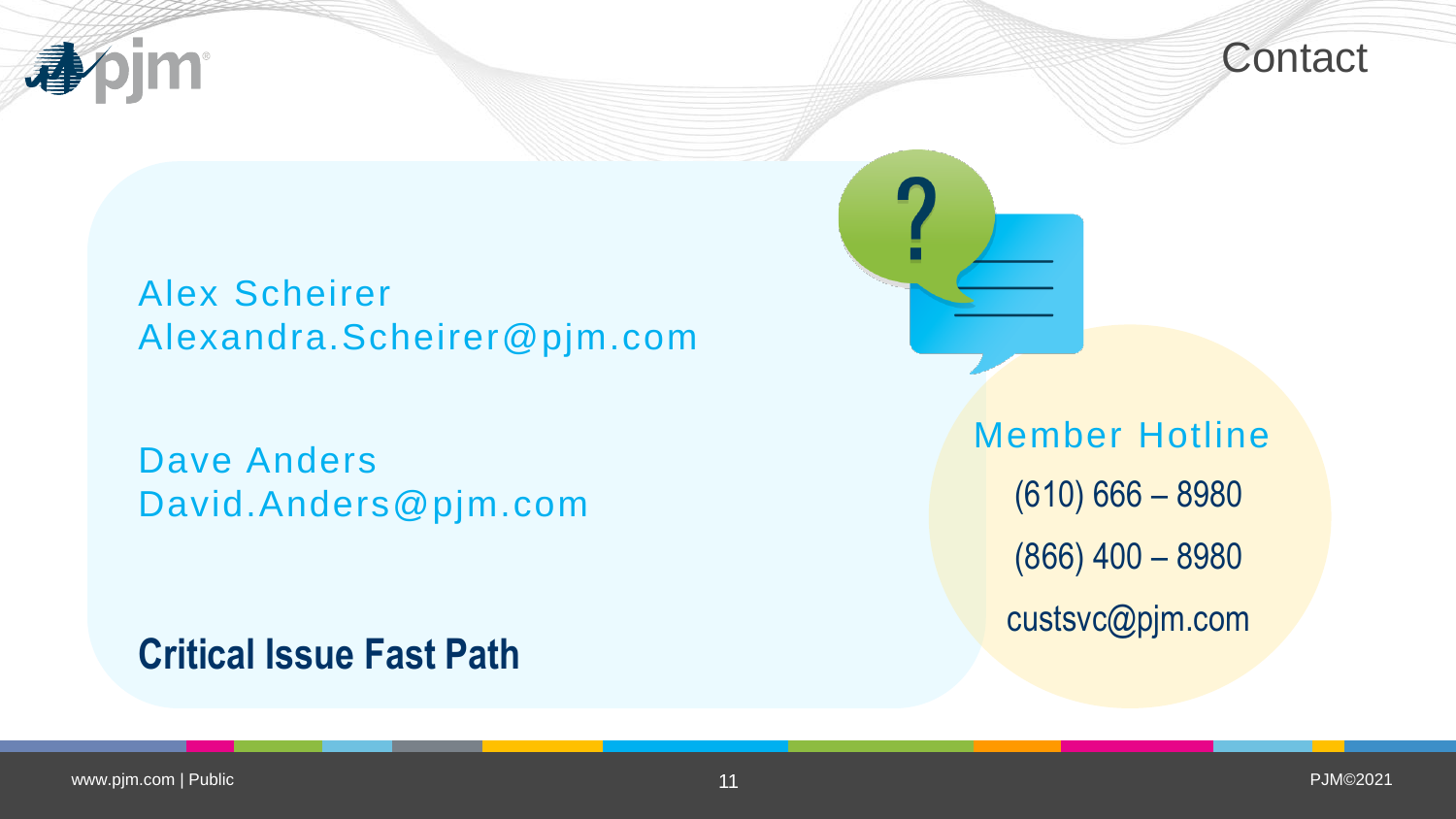

## Appendix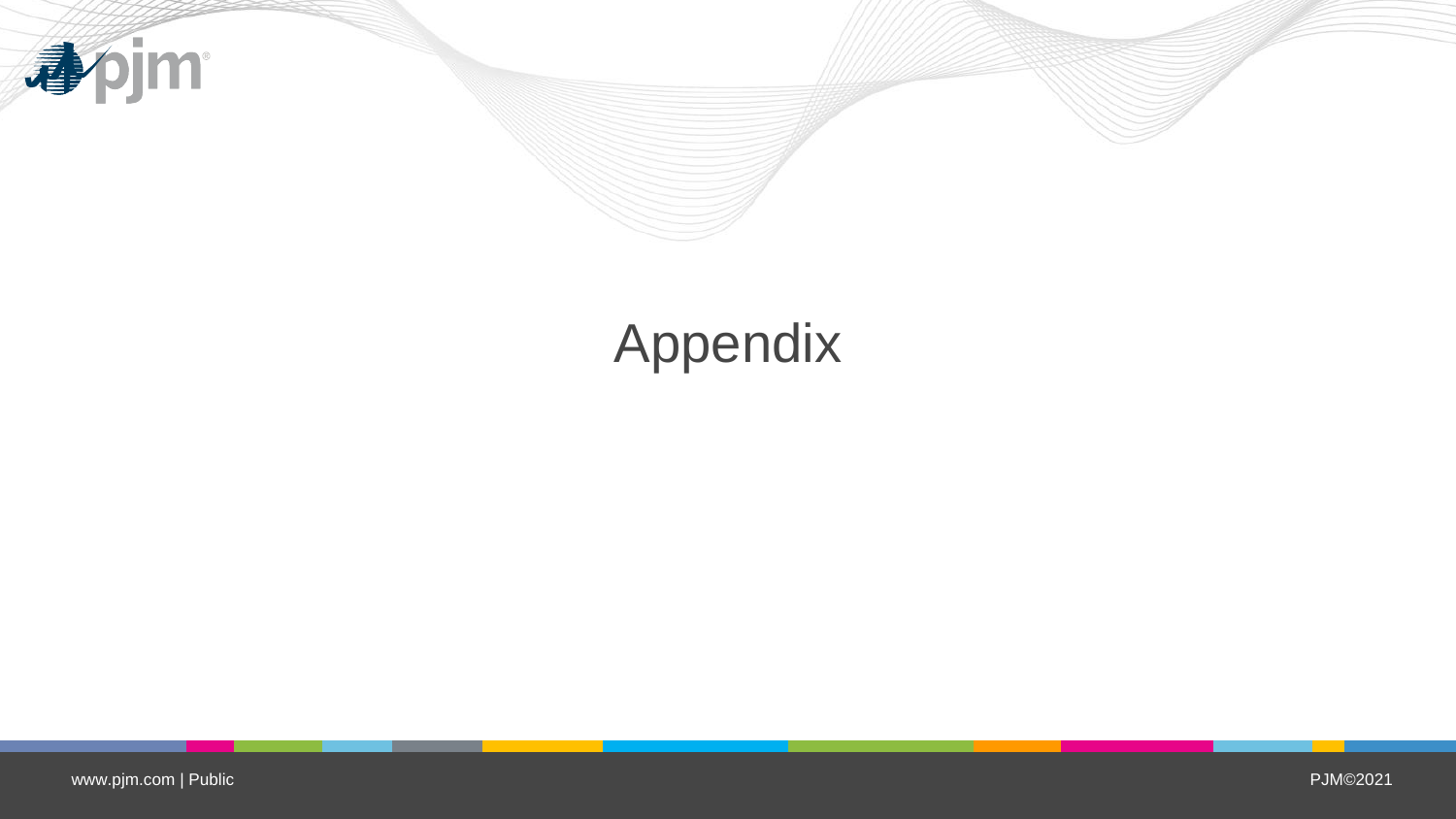

### CIFP Stakeholder Process

- Critical Issue Fast Path (CIFP)
	- Alternative stakeholder process to be used for contentious issues that would be difficult to resolve with the normal CBIR process
		- Documented in Manual 34 Section 8.6.4
	- Initiated by the Board
		- Members may also vote to request that the Board initiate the CIFP process for new or in-progress issues
		- In this case, the Board issued a letter on April 6, 2021 directing the use of the CIFP for the MOPR issue
			- First time the process was used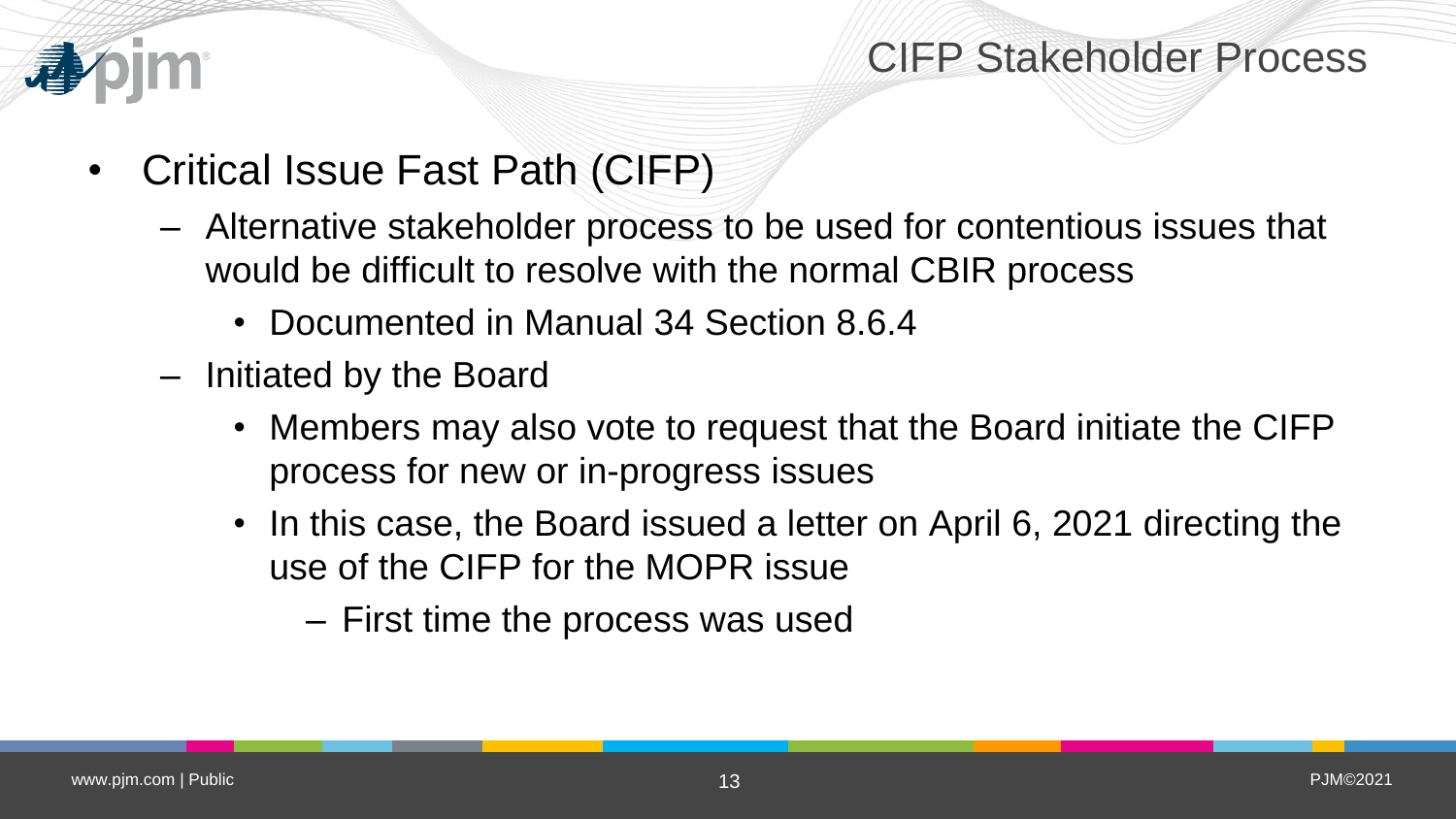### Process and Timeline

#### **Process – M34, section 8.6.4**

**Stage 1** – Similar to the normal CBIR process. PJM will provide stakeholder education and its initial solution package and alternatives considered, including its option alternatives to stakeholders

*Stage 2* – Stakeholders may discuss any previously considered and/or new alternatives, with row-by-row reviews of the CIFP matrix.

**Stage 3** – Based on the row-by-row discussions, PJM will finalize its package, and stakeholders will create alternative packages as appropriate.

**Stage 4** – "Final Meeting": For the benefit of all meeting attendees, PJM will review its package proposal in the solution Matrix on a row-by-row basis to show how its solution addresses the PS/IC. At the conclusion of the PJM presentation, Members and invited non-Member stakeholders, whether individually or in self-selected coalitions, will provide feedback to the Board on the impacts, positive or negative on the option details contained within the solution Matrix.

| Work Plan                                                                     |                                                                |                                         |
|-------------------------------------------------------------------------------|----------------------------------------------------------------|-----------------------------------------|
| <b>Pre-CIFP</b>                                                               |                                                                | <b>Posting</b>                          |
| <b>Discussions</b>                                                            | April 7 (2:30-4:30)<br>April 9 (9:00-12:00)                    | April 2<br>April 6                      |
| Poll                                                                          | <b>April 9-16</b>                                              |                                         |
| Discussions (continued)                                                       | April 20 (8:00-11:00)                                          | April 15                                |
| <b>Formal Process</b>                                                         |                                                                | <b>Posting</b>                          |
| <b>Stage 1: PJM PS/IC &amp; proposal</b>                                      | April 28 (9:00-4:00)                                           | April 23                                |
| <b>Stage 2: PJM and stakeholder</b><br>development of the matrix<br>(options) | May 10 (9:00-4:00)<br>May 17 (9:00-4:00)<br>May 26 (1:00-5:00) | May 5<br><b>May 12</b><br><b>May 21</b> |
| <b>Stage 3: PJM and stakeholders</b><br>finalize proposals                    | June 7 (9:00-4:00)<br>June 16 (9:00-4:00)                      | June 2<br>June 11                       |
| <b>Stage 4: Final meeting</b><br>MC Meeting (MC vote)                         | June 30 (9:00-1:00)<br>June 30 (2:00-500)                      | June 23<br>June 23                      |
| <b>Board review</b>                                                           |                                                                |                                         |
| Feedback to members                                                           |                                                                |                                         |
| Filing                                                                        | July                                                           |                                         |